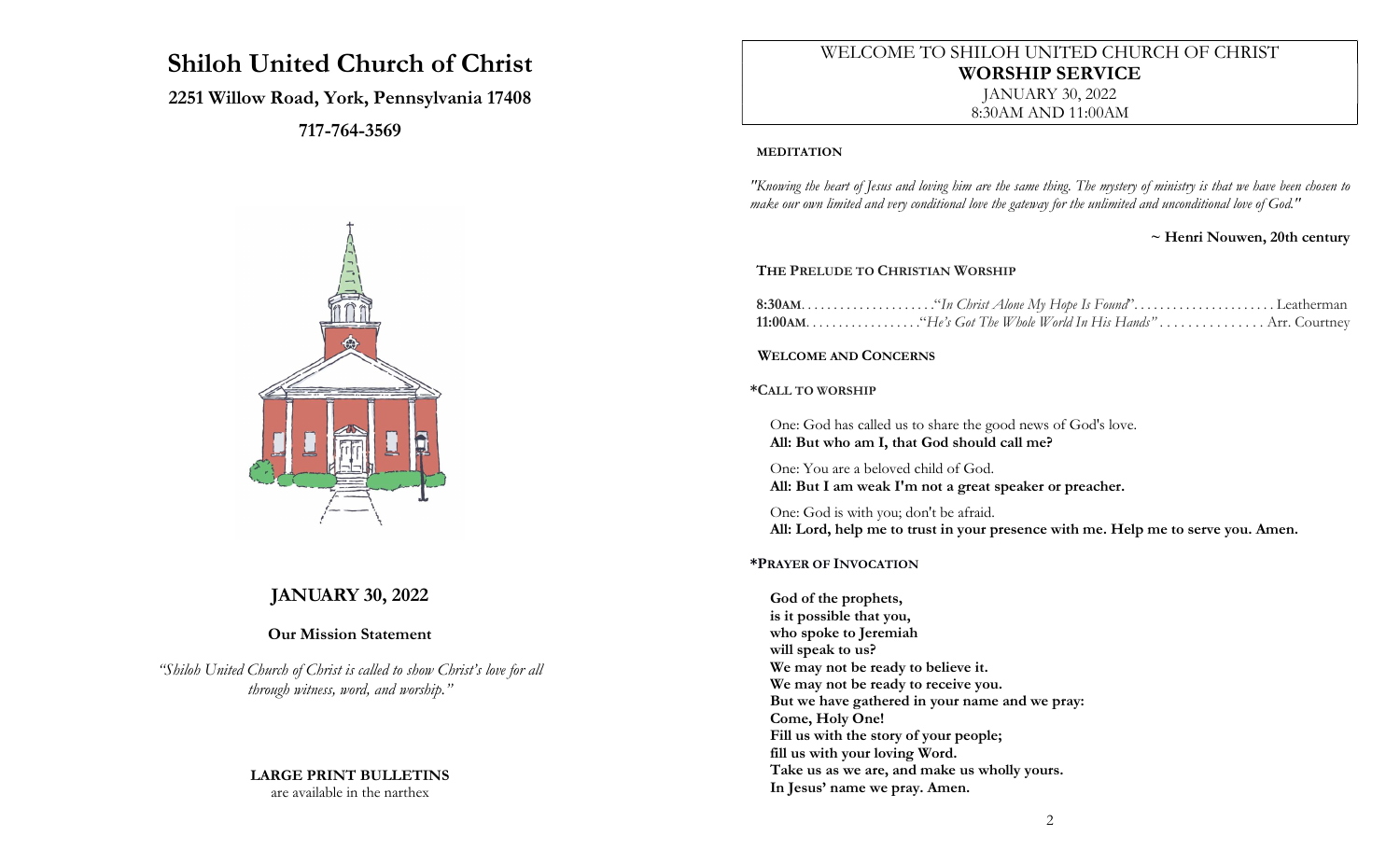\*HYMN . . . . . . . . . . . . . . . . . . . . . . . . . . . . "The Gift of Love" . . . . . . . . . . . . . . . . . . . . . . . . . .See insert

### UNISON PRAYER OF CONFESSION

God of great expectations, you know how easy it is for us to make excuses for inactivity. We love to run and hide when a task is set before us. We look at the expectation and think that we don't have the abilities, strength, or wisdom to accomplish this task. Forgive our ignorance and our stubbornness, O Lord. Help us to understand that the opportunities for service also come with your abiding presence, love, and support. It is your love which makes the impossible possible. Turn us around and place us back on the path of joyful service. In Jesus' name we pray. Amen.

#### WORDS of ASSURANCE

Even before we were born, God knew us. God has always been with us. Place your trust in God's presence and forgiving love. Rejoice! In the name of Jesus Christ, we all are forgiven! Amen.

EXCHANGING THE PEACE OF CHRIST (Please wave to one another)

Let us greet each other in Christian Friendship. The peace of God be with you. And also with you.

#### CHILDREN'S TIME

|--|--|--|

#### WITNESS TO OUR SACRED STORY

Psalm 71:1-6 1 Corinthians 13:1-13

8:30AM CHANCEL CHOIR . . . . . . . . . . . . . . . . . . . . . "A Little love". . . . . . . . . . . . . . . . . . . . . . .Sleeth

Jeremiah 1:4-10

SERMON "Messengers of God"

\*HYMN. . . . . . . . . . . . . . . . . ."God, Speak to Me, That I May Speak (Vs. 1,3 & 4)". . . . . . . . . . . . . . .# 531

PASTORAL PRAYER

SILENT PRAYER

#### THE LORD'S PRAYER

Our Father, who art in heaven, hallowed be thy name. Thy kingdom come. Thy will be done, on earth as it is in heaven. Give us this day our daily bread. And forgive us our sins, as we forgive those who sin against us. And lead us not into temptation, but deliver us from evil. For thine is the kingdom, and the power, and the glory forever. Amen.

#### PRESENTING OUR TITHES AND OFFERINGS BEFORE GOD

#### INVITATION TO THE OFFERING

God who called the great prophets, calls us today. God is generous, pouring out the gifts of grace and love and the life-giving power of the Word for all people. We respond with our renewed commitment to God's vision, and by giving our tithes and offerings to the ministries of God's church. Let us gather our gifts together and offer them to God in gratitude and praise.

\*OFFERTORY RESPONSE "Doxology" . . . . . . . . . . . . . . . . . . . . . . . . . . . . . . . . . . . . . . . . # 780

Praise God from whom all blessings flow; Praise God all creatures here below; Praise God above, You heavenly host: Praise Father, Son, and Holy Ghost. Amen.

#### \*PRAYER OF DEDICATION

God of the prophets, we bless this offering as people who have received your gifts of grace and hope. We return to you a portion of the abundance you have given to us. We dedicate all that we give, to your purposes and the ministry of Shiloh UCC. May your loving realm increase in our neighborhood and the whole world! In Christ's name we pray. Amen.

\*CLOSING HYMN. . . . . . . . . . . . . . . . . ."Sent Forth By God's Blessing (Vs 1)". . . . . . . . . . . . . . . . . . # 76

#### **BENEDICTION**

May God bless you and keep you; may God's face shine upon you and be gracious unto you; may God look upon you with favor and grant you wholeness, harmony, hope: shalom, now and always. Our worship concludes; our service continues. God's Word is within you; go in peace. Amen.

#### **POSTLUDE**

### WE ARE DELIGHTED THAT YOU JOINED US FOR WORSHIP TODAY!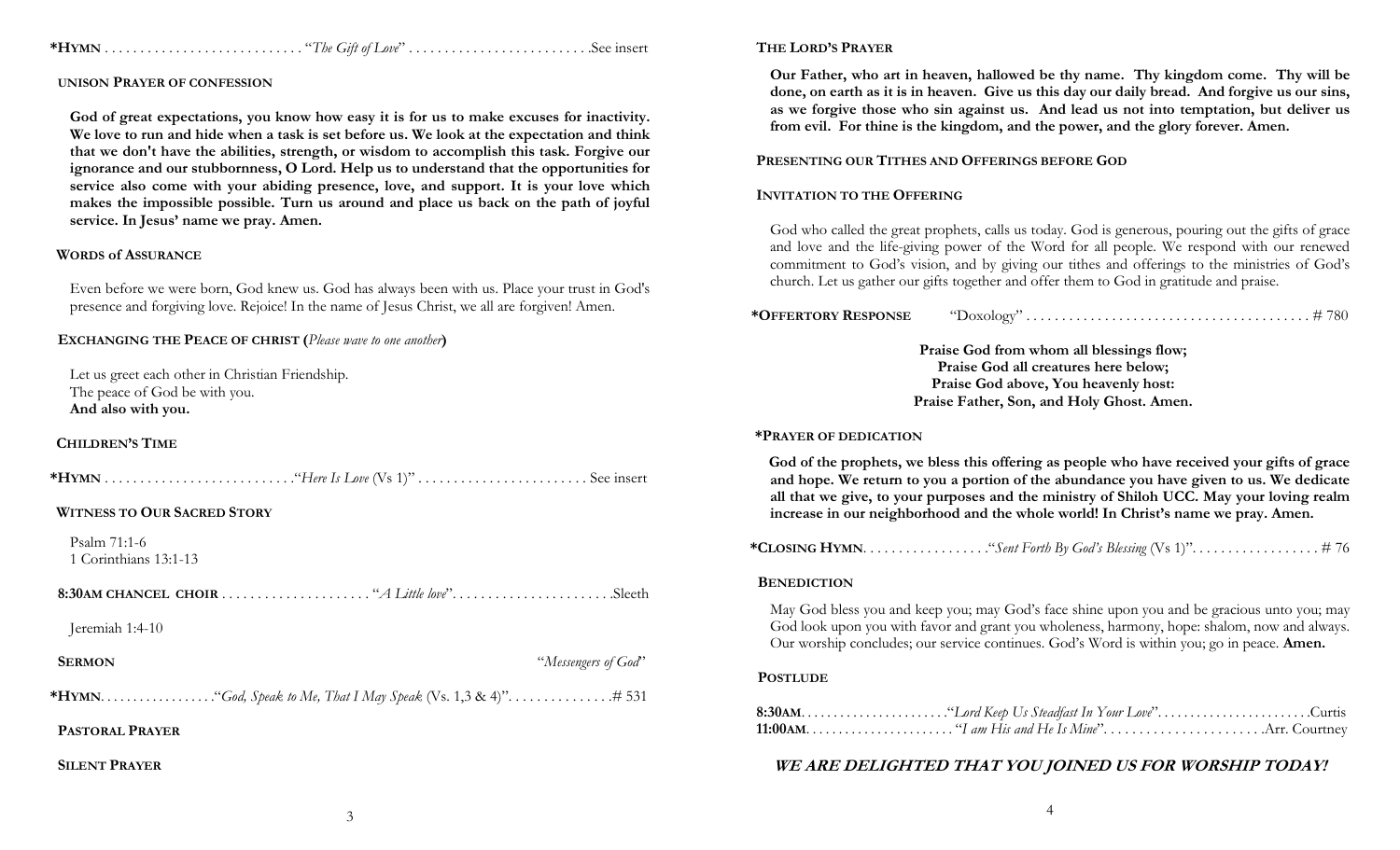- $\triangleright$  THE ALTAR FLOWERS are presented to the glory of God and in loving memory of my husband Raymond by Julene Bechtel.
- > THE CHANCEL FLOWERS are dedicated to the glory of God and in honor of Bart Funkhouser's 90th birthday on February 1. With Love, Gerry and family.

### ACOLYTE: 11:00AM: Lily Fahnestock

We are in search of additional Acolytes for both services. Please contact Carol Burns at 717-792-3796 if you are interested.

LITURGIST: 8:30AM: Brad Jacobs 11:00AM: Stephanie Berkheimer

We are in search of additional Liturgists for both services. Please contact Sara Jacoby at 717-764-4520 if you are interested.

- USHERS: 8:30AM: Jack & Diane Jordan 11:00AM: Julene Bechtel
- GREETERS: 8:30AM: Brian & Sally Curren, 11:00AM: Helen Hodgson
- NURSERY DUTY: 8:30AM: Jessie Sechriest, 11:00AM Marsha Reiber
- MUSIC: 8:30AM Sandy Bamberger & 11:00 AM: Donna Seifarth

### WE WOULD LIKE TO THANK ALL OF THE VOLUNTEERS AND MUSICIANS FOR PROVIDING THE WORSHIP MUSIC THIS SUNDAY!

## IMPORTANT MESSAGE:

From the beginning of the Covid-19 outbreak, Shiloh UCC has relied on Community Transmission rates (i.e. low, moderate, substantial, high) to guide our recommended precautionary measures. Our benchmark for social distancing and masking requirements go into effect when transmission rates in York County reach substantial (50-100 cases/100,000 and percentage of positive cases >5%). As of January 27, the Community Transmission rate for York County is HIGH (1067/100,000 and positivity rate is 35.83%). There are a total of 104,766 cases in Pennsylvania and 4,790 of those are in York County. The CDC is encouraging everyone to wear a mask in public, indoor settings.

The Annual giving statements were emailed last week to members with an email. The others were handed out or mailed. Please call the church office if you have trouble with the attachment or need a paper copy.

### PRAYERS FOR THE WEEK:

## Morning Prayer

# Just a Closer Walk with Thee

1. I am weak but Thou art strong; Jesus, keep me from all wrong; I'll be satisfied as long as I walk, let me walk close to Thee.

### Refrain:

Just a closer walk with Thee, grant it, Jesus, is my plea, daily walking close to Thee, let it be, dear Lord, let it be.

2. Thro' this world of toil and snares, If I falter, Lord, who cares? Who with me my burden shares? None but Thee, dear Lord, none but Thee. [Refrain]

3. When my feeble life is o'er, Time for me will be no more; Guide me gently, safely o'er to Thy kingdom shore, to Thy shore. [Refrain]

# (Prayer by Kenny Luck)

Lord, I pray you would move the Spirit more boldly in my life. I know that any sin can grieve and diminish the voice of the Spirit, and I pray against the temptation to sin. Help me crave your presence more than I crave sin. Help me grow in the fruit of the Spirit and so walk closer with Yourself. I pray for guidance from your Spirit- let your will and promises always be a meditation of my heart. In Jesus' Name, Amen.

## Evening Prayer - Hymn

1. All praise to You, my God, this night, For all the blessings of the light. Keep me, O keep me, King of kings, Beneath the shelter of Your wings.

### 2. Forgive me, Lord, for this I pray, the wrong that I have done this day. May peace with God and neighbor be, Before I sleep restored to me.

3. Lord, may I be at rest in You and sweetly sleep the whole night thro'. Refresh my strength, for Your own sake, So I may serve You when I wake.

### 4. Praise God, from whom all blessings flow; Praise Him all creatures here below; Praise Him above, ye heav'nly host; Praise Father, Son, and Holy Ghost.

## (Prayer by Tim Keller)

 $=$  Annual **Statements** 

As I lay down in sleep to safely wake again only by Your grace, keep me in a joyful, lively remembrance that whatever happens, I will someday know my final rising — the resurrection — because Jesus Christ lay down in death for me and rose for my justification. In His name I pray, Amen.